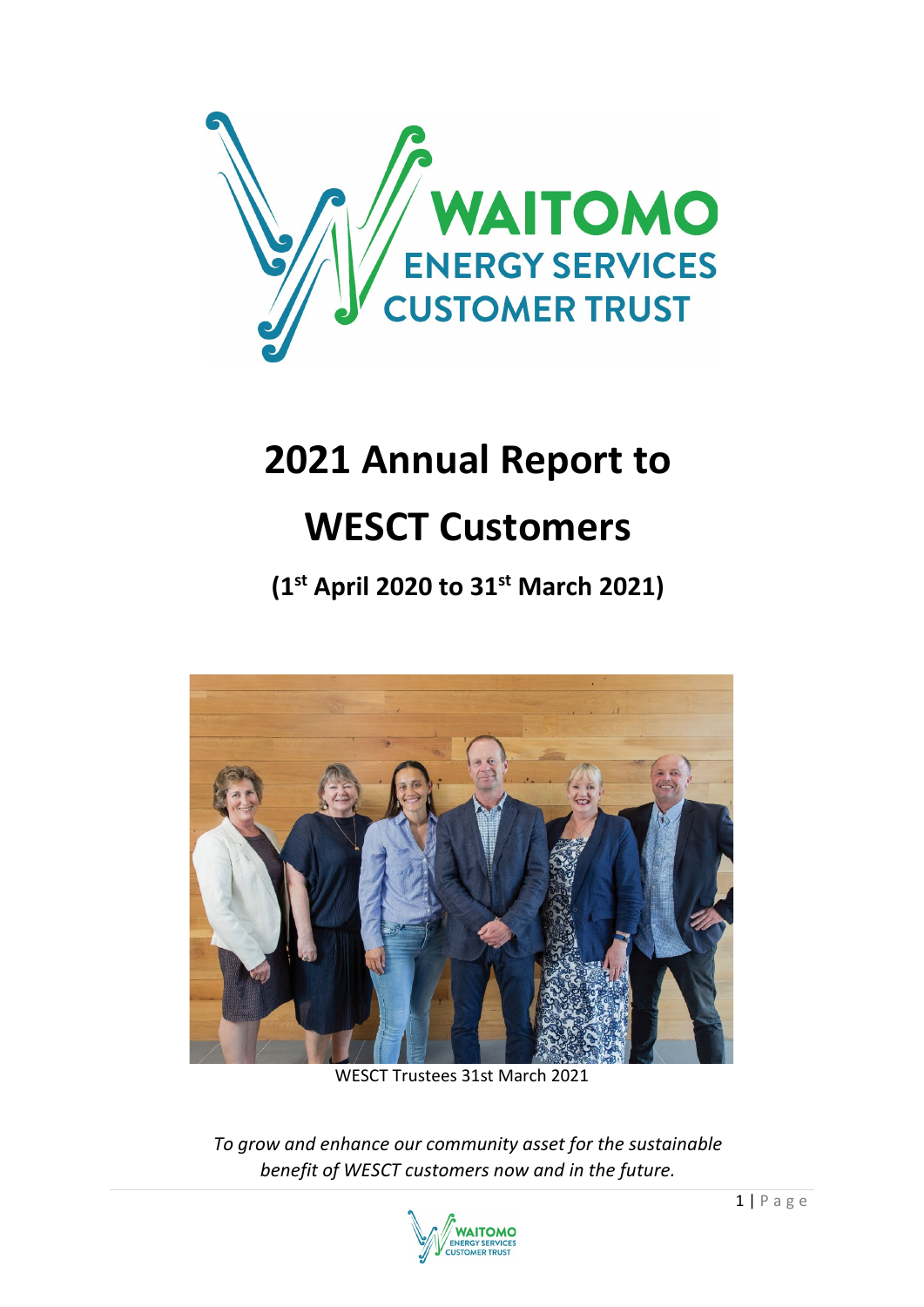## Trust Directory

| <b>Nature of Business:</b>    | <b>Customer Electricity Trust</b><br><b>PO Box 209</b><br>Te Kūiti 3941                                         |  |
|-------------------------------|-----------------------------------------------------------------------------------------------------------------|--|
| <b>Business Address:</b>      |                                                                                                                 |  |
| <b>Secretariat Services:</b>  | C Yapp                                                                                                          |  |
| Phone:                        | 027 PH WESCT (027 74 93728)                                                                                     |  |
| Email:                        | info@wesct.org.nz                                                                                               |  |
| Website:                      | www.wesct.org.nz                                                                                                |  |
| <b>Registered Office:</b>     | C/- The Lines Company Limited<br><b>King Street East</b><br>Te Kūiti                                            |  |
| Accountant:                   | <b>Bob Strawbridge</b><br>McKenzie Strawbridge<br>Maniapoto Street<br>PO Box 37<br>Ōtorohanga 3940              |  |
| <b>Bankers:</b>               | <b>Bank of New Zealand</b><br>354 Victoria Street<br>Level 1<br><b>Hamilton Banking Centre</b><br>Hamilton 3204 |  |
| <b>Auditors:</b>              | <b>Baker Tilly Staples Rodway</b><br>Corner London & Victoria Streets<br>PO Box 9159<br>Hamilton 3240           |  |
| <b>Accounting Period:</b>     | Year Ending 31st March 2021                                                                                     |  |
| <b>Inland Revenue Number:</b> | Trust 61-338-873                                                                                                |  |

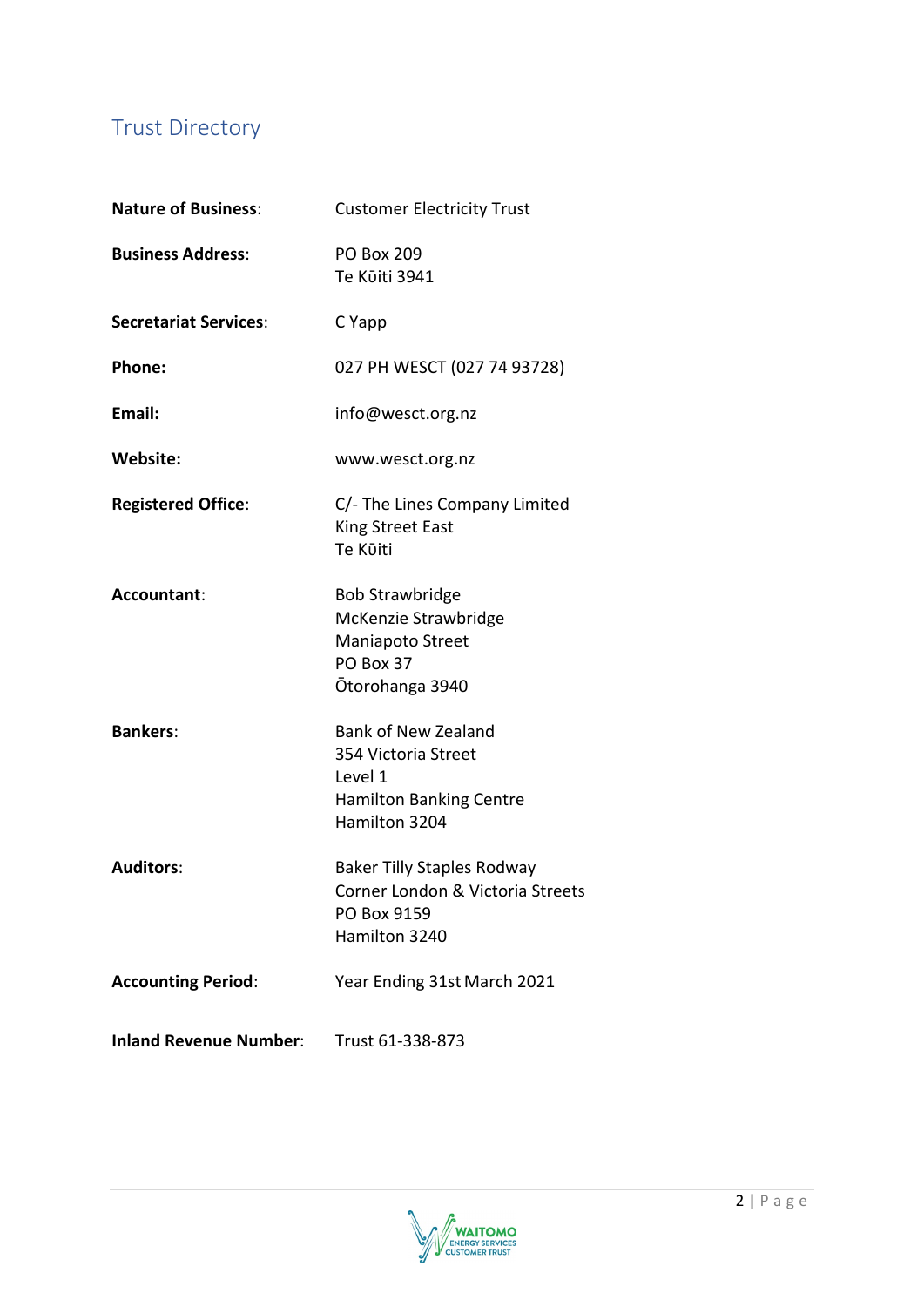## Trustee Report

E ngā mana, e ngā reo, e ngā karangatanga maha, tēnā koutou katoa.

#### *Greetings to all authorities, members and affiliations.*

As Chair of the Waitomo Energy Services Customer Trust ("WESCT"), I am privileged to present this report on behalf of WESCT for the year ending the 31st of March 2021 (FY21).

While this report relates to the FY21 period, I would like to acknowledge the outgoing Chair of The Lines Company ("TLC"), Mark Darrow and congratulate Bella Takiari-Brame, who the directors have just elected as the new Chair of the Board.

Mark has been a director since June 2015 and the Chair since August 2016. Over this period, with an able team of directors and TLC staff, he has been at the forefront of a period of very positive change with the TLC operation, and we sincerely thank him for that.

Bella, who hails from Mahoenui, has been on the Board since late December 2019, and we look forward to working with her in her new Chair role.

#### **Waitomo Energy Services Customer Trust**

The core purpose of WESCT is to hold 11,846,808 shares in The Lines Company on behalf of WESCT customers. As a result of the work of previous trustees, this represents 100% of the Company.

Through this ownership, WESCT customers received a discount from TLC of \$3,800,000 during FY21. Including GST, this equated to \$4,370,000.

#### **Trustee Update**

The trustees at the end of FY21 were:

Peter Keeling (chair and B trustee), Erin Gray (deputy chair and A trustee), William Oliver (A trustee), Janette Osborne (A trustee), Cathy Prendergast (B trustee), and Carolyn Christian (appointed trustee).

This group has been in place for the last 12 months, with the last A trustee election results received on the day of the 2020 annual meeting.

In this financial year, there were 26 meetings - 10 of which were scheduled monthly trustee meetings. Individual trustees attended between 15 and 24 meetings each.

#### **Trust Functions**

During FY21, the Trust continued to perform the key functions on behalf of its

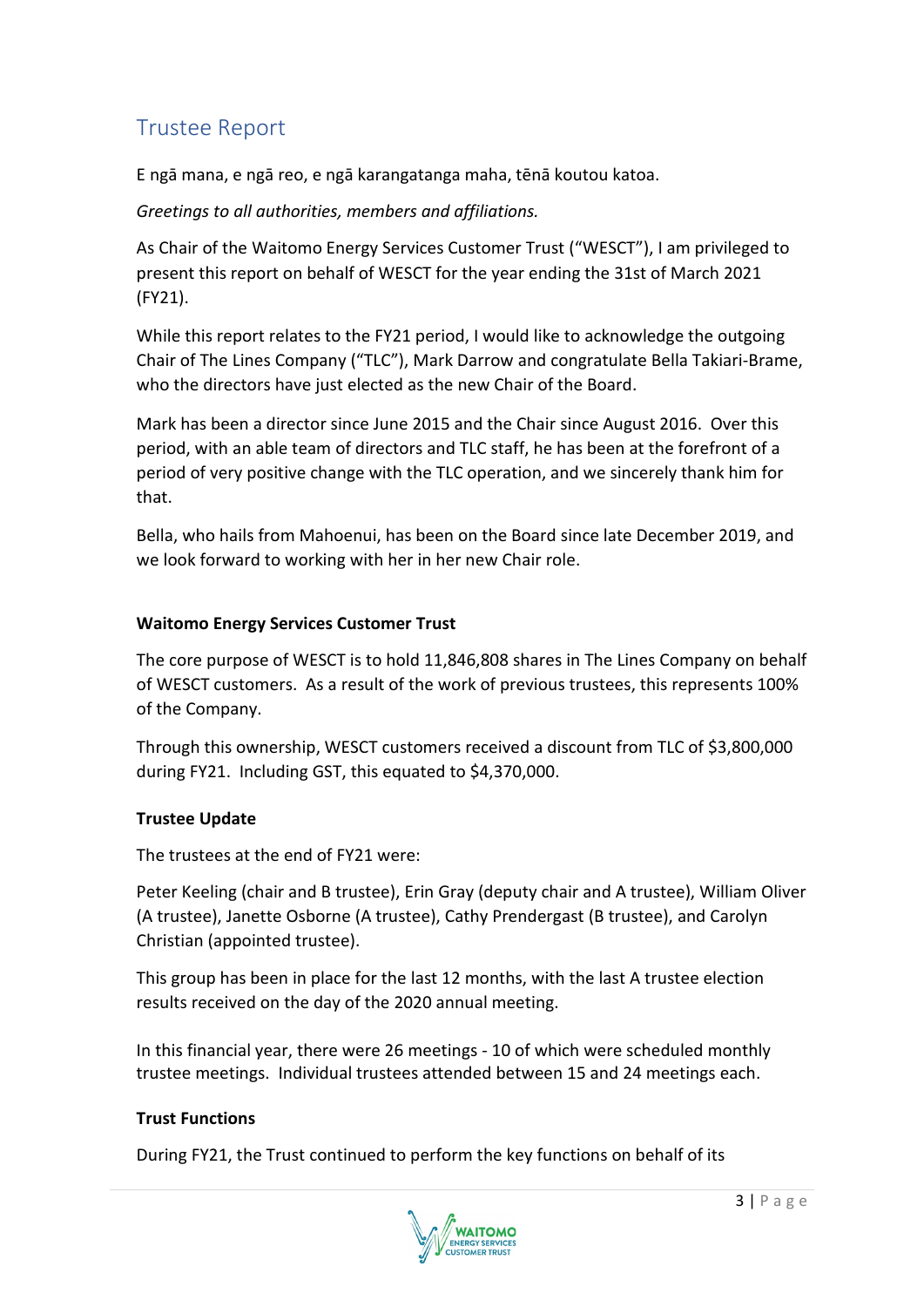beneficiary customers:

- 1. Appointing directors of TLC;
- 2. Director review meetings;
- 3. The discussion and acceptance of the 2021 Statement of Corporate Intent with the Board, which includes the distribution amount to pay to beneficiary customers;
- 4. Publicly reporting on both the TLC and WESCT performance for the financial year, keeping in mind the performance indicators that TLC had set within the Statement of Corporate Intent;
- 5. Conducting the 2020 A trustee election, the six-yearly ownership review, and the completion of the WESCT customer poll to sell the then-current TLC hydro generation assets.

The A trustee election saw Erin Gray and William Oliver re-elected to their positions, and the previous Appointed Trustee, Janette Osborne, joined them. A trustees are required to appoint a trustee to WESCT, someone who holds skills that the trustees wish to have on the Trust; we were pleased to have Carolyn Christian from Ōtorohanga join the Trust.

The Trust does not have the authority to get involved in the day-to-day management, operations, or company governance. Instead, the Trust exercises its influence by recruiting the Company directors and through the statement of corporate intent processes, including a letter of expectation from the Trust.

That said, the TLC Chair and CEO complete in-person quarterly reports to the Trust and the trustees complete formal discussions with individual Directors on an annual basis.

#### **Director Update**

In the middle of FY21, the Board operated with five directors. Unfortunately, newly appointed Simon Fleischer then resigned in December to take up an employment offer in Canberra.

Following discussions between the Trust and the Board, it was agreed the Board would operate for a short period with four directors. That was a very busy period for the Board, and we thank Mark Darrow, Andrew Johnson, Bella Takiari-Brame and Craig Richardson for the huge effort they put in over this time.

In recent years the trustees have implemented and managed the director recruitment process. With two directors sought, the trustees utilised the services of a skilled recruitment firm to manage and coordinate the process. The trustees were impressed with the calibre of the candidates that applied and interviewed.

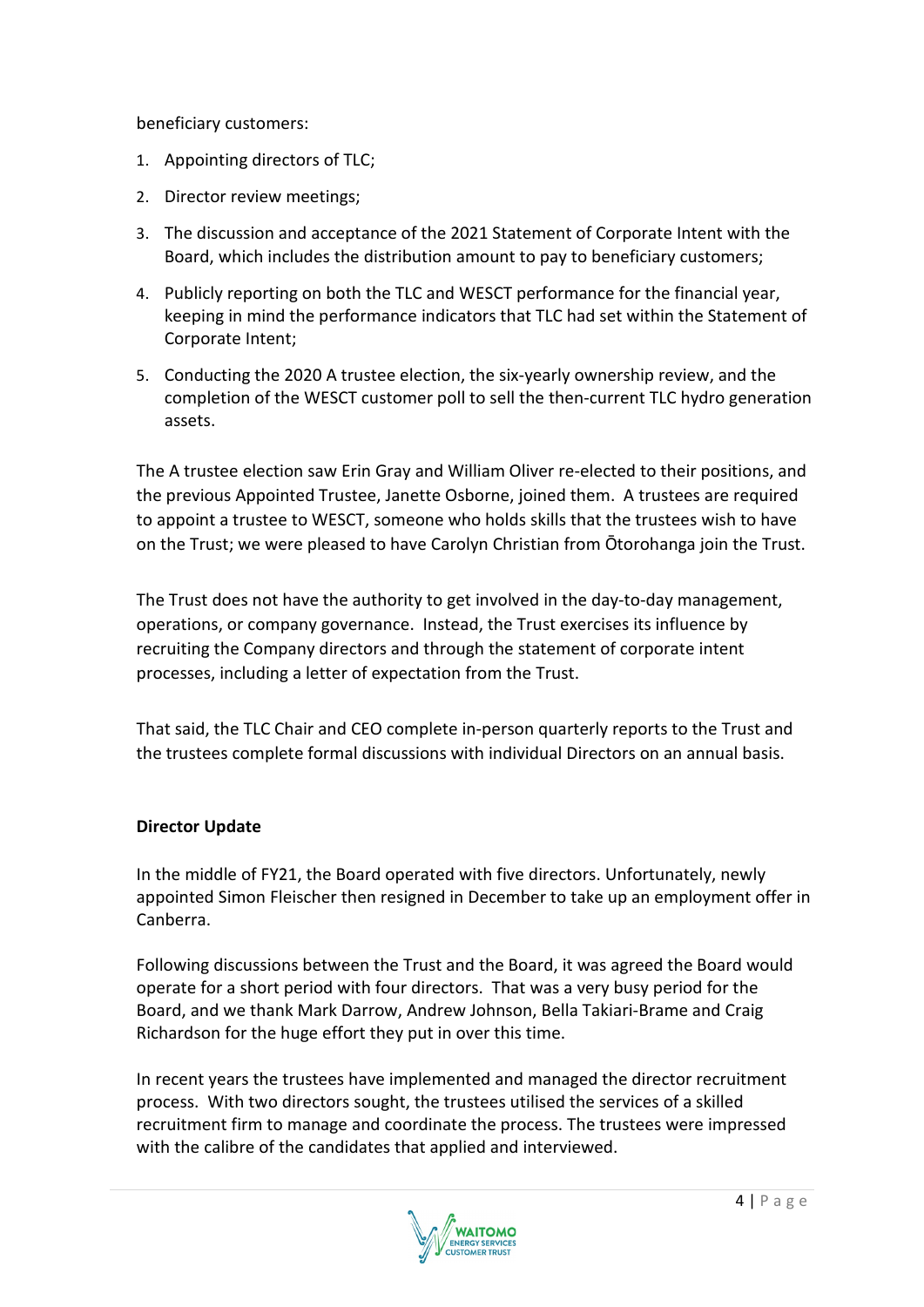This process resulted in the appointment of Doug Troon and Mike Underhill as directors in May 2021. Mike and Doug have extensive electricity and infrastructure experience at the senior management and governance level, and the trustees are very pleased to have them as part of our TLC Board.

#### **WESCT 2020/21 Financial Performance**

The Trust's income was \$330,000, which was \$45,000 higher than the previous year due to the net result of a higher dividend payment and lower interest income from the BNZ.

The operational expenditure was \$389,000, which was \$75,000 higher than FY20. The key areas of increased expenditure were:

- 1. Recruitment advertising (+\$14,000):
	- This item relates to the recruitment costs associated with appointing directors to TLC.
	- The Trust incurred costs with the appointment of Simon Fleischer in June 2020.
	- The Trust incurred other costs in late FY21 during the first part of the director recruitment process with Sheffield that ultimately led to the appointment of Doug Troon and Mike Underhill in May 2021.
- 2. Beneficiary communications (+\$14,000):
	- An increased level of communication with the WESCT customers is a focus of this Trust.
	- Included in the FY21 expenses is the development of the WESCT website, preparation and advertorial costs for newsletters, and notices associated with the A trustee election, ownership review and our annual meeting.
- 3. Election expenses (+\$80,000):
	- This is a significant increase from the previous year. In round terms, 50% was attributable to contracting out the A trustee election and the ownership review poll to Electionz.
	- The terms of the Trust Deed required WESCT to complete a poll of WESCT customers before TLC could sell the hydro assets based at Mangapēhi, Te Anga and Matawai. Conducting the poll with Electionz and the associated advertising costs accounted for the other 50% of the election expense increase.
- 4. Trustee fees (+\$22,000):
	- The payment of trustee fees is a combination of a fixed fee, a variable fee based on meeting attendance, and mileage reimbursement (which are included in "Travelling Expenses" of the WESCT accounts).
	- The FY21 trustee fees are higher due to FY20 involving almost six months without

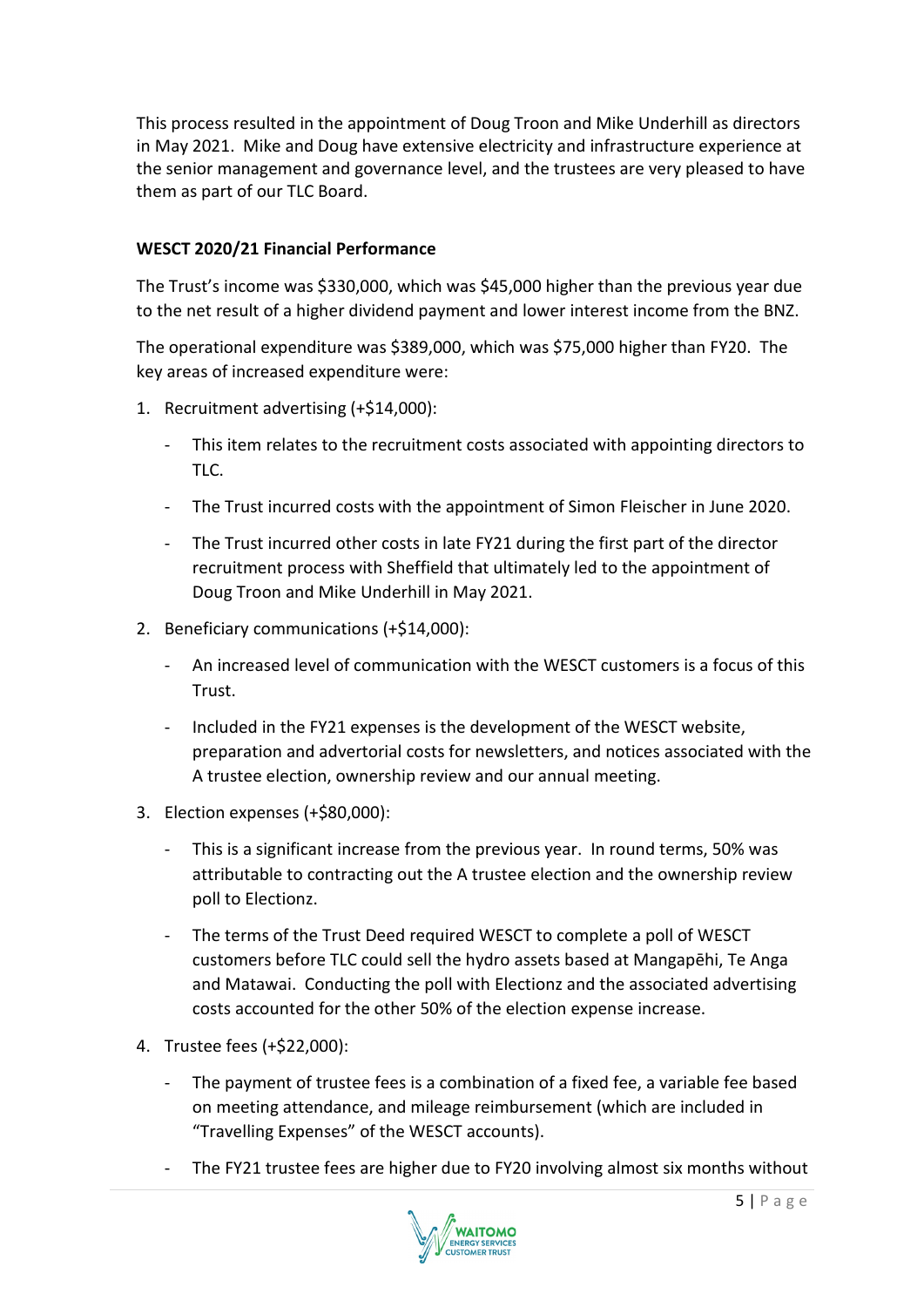one B trustee and a lift in the fixed fee portion of the trustee fee.

- In February 2020, Strategic HR reviewed trustee remuneration. As a result of their report stating "your current rates are among the lowest among the Energy Trusts", there was a lift of the fixed fee portion of the trustee remuneration from \$750 to \$1,000 per month, an introduction of a 20% deputy chair premium, and the monthly chair payment went from \$1,500 to \$2,000 per month.
- Trustee fees were again reviewed in April 2021, and the Trust made no changes.

The trustees reduced expenditure in:

- 1. Consultancy (-\$52,000):
	- FY20 included report costs for the purchase of the Trustpower metering assets and the ownership review, and the Trust did not require those areas of consultancy work in FY21.
- 2. Subscriptions (-\$5,000):
	- ETNZ invoiced 50% of the ETNZ membership fee paid in FY21 before WESCT resigned from this organisation.

WESCT then had an FY21 net operating result (before depreciation and tax) of a \$59,000 deficit (compared to a \$29,000 deficit in FY20). However, after considering tax and imputation credits, WESCT had a net profit of \$25,000, similar to the FY20 result.

Other points of interest are:

- 1. The WESCT cash on hand was \$388,000 on the 31st of March 2021 compared to \$423,000 the year before. The Trust is "maintaining" cash levels.
- 2. Although there were pluses and minuses, the overall level of expenditure in FY21 was as budgeted by the Trust.

#### **The Lines Company Financial Performance**

At last year's meeting, we broadly discussed the new rules and impact of "DPP3" – the third five-year period of the Commerce Commission's "default price path" system. As a result of DPP3, TLC expected revenue from all network customers to decrease by approximately \$3.9 million in FY21. \$2.4 million of the expected decrease related to customers in the WESCT area. This impact would obviously put pressure on the profitability of the TLC business.

Then, in case we forgot, we experienced our first ever COVID-19 Level 4 lockdown in April and May last year. The lockdown was a big unknown for both our community and the country. Unfortunately, there will be people and businesses that are hurting or have not survived the continuing COVID-19 impact.

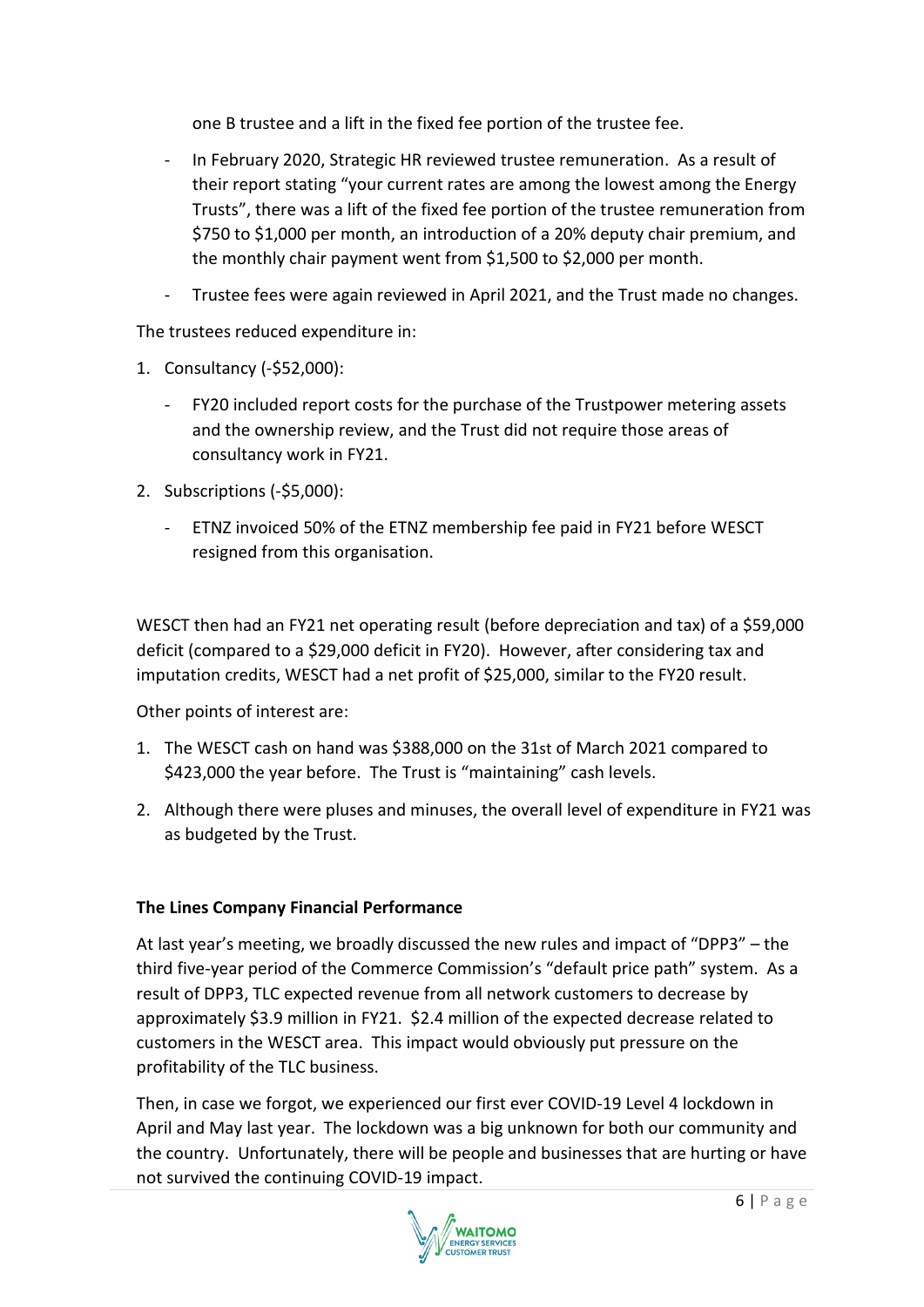WESCT is proud that TLC took an extremely prompt and novel approach to that first lockdown period. TLC did not charge any residential customers connected to the network for their April 2020 power usage. This was a first by any electricity retailer or lines company. The result was approximately a \$1.0 million contribution to our whole community during that challenging period.

With that background, as the shareholder on your behalf, WESCT is very pleased that TLC has reported an FY21 post-tax profit of \$6,050,000. These results were after the payment of the \$3,800,000 discount to the WESCT customers.

Other key highlights for TLC during the FY21 year that the Trust would like to acknowledge were:

- TLC continues to be a significant employer in our area. Total staff numbers are >160, with over 70% living on the network.
- There was a 56% reduction in the total number of workplace injuries which included drops in injuries that needed treatment and resulted in people needing time off work.
- The continued efforts of the TLC team to engage and be responsive to community needs has resulted in a 78% reduction in customer complaints.
- TLC has invested \$20 million in improving the network to help with the reliability of supply and continuing the journey of preparing the network for the community's future energy needs.
- The continued community support with \$172,000 invested in Maru Energy Trust, education scholarships, and sponsorships.
- TLC had national recognition for its work when they won the 2021 New Zealand Energy Excellence award in the Outcomes category. The award recognised TLC's contribution to assisting energy hardship with its customer care model, contributions to and involvement with the Maru Energy Trust, and COVID-19 assistance.
- The Influx business has continued to grow physically and financially. Influx has generated approximately \$14.8 million of revenue for TLC from customers outside the local communities that use the TLC network.

#### **The 2021 Statement of Corporate Intent**

The Statement of Corporate Intent (SCI) is the key annual planning document presented by the TLC Board to WESCT. It emphasises the immediate financial year but includes yearly budgets for the next five years.

The Board prepare the SCI in the context of the "Letter of Expectation" that WESCT prepares and sends to them.

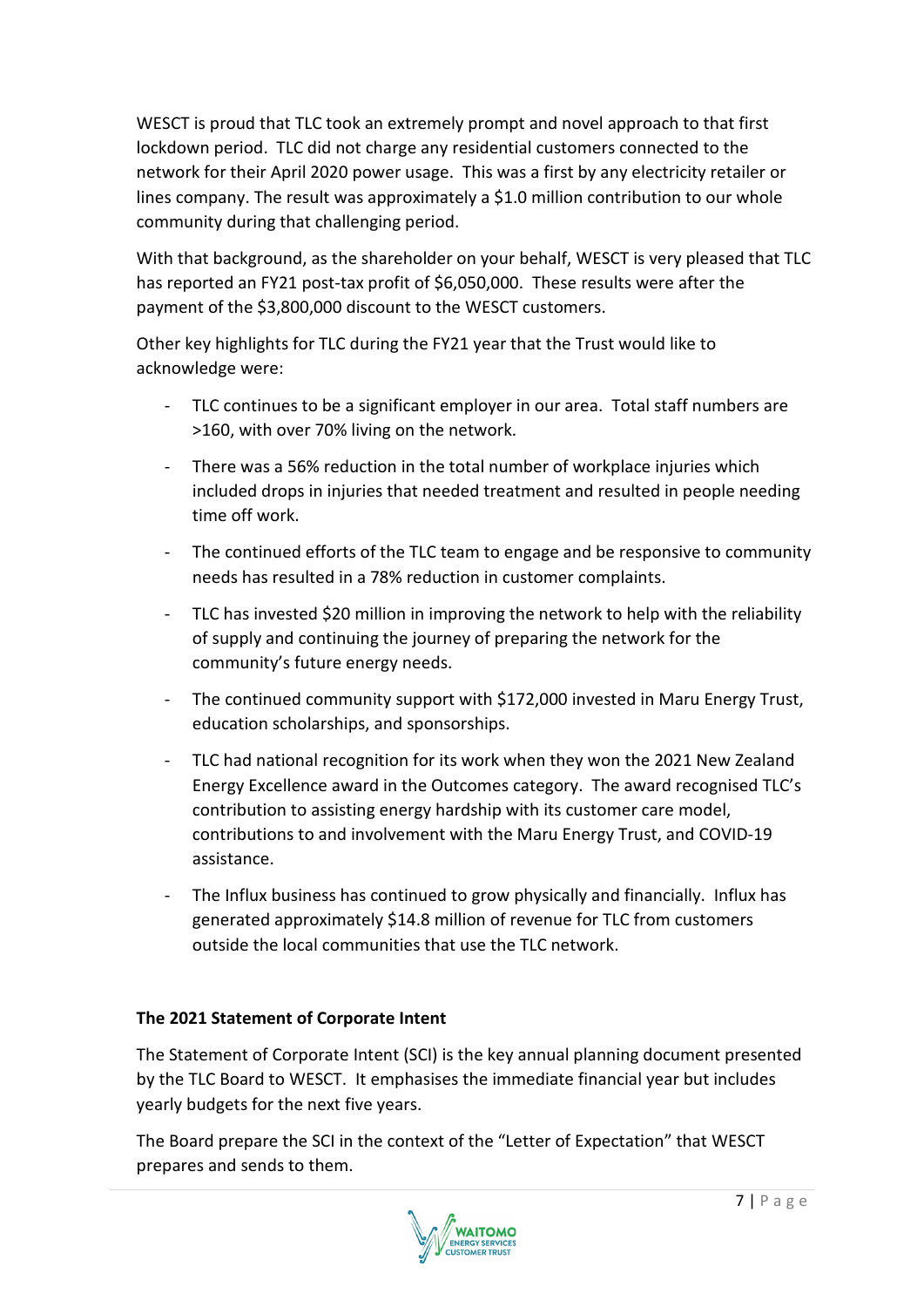The report prepared for the annual meeting of WESCT customers includes the full 2021 SCI report.

In summary, the key aspects that WESCT asked the Board to consider in preparation of the 2021 SCI:

- 1. Maintain a safe and healthy work environment for both staff and the general public with active promotion of a fully integrated health, safety and well-being culture through the organisation.
- 2. Continual improvement of network performance with a future-proofing and prudent risk management focus;
- 3. Board integrity and operation within all supply regulations and all laws;
- 4. Consideration of local social initiatives, regional development, energy hardship, and being a large local employer;
- 5. Being resourceful, innovative and cost-efficient while making the reliability of supply a top priority;
- 6. Existing investments outside the core distribution network to contribute to the profitability of the Company. Any new investments should clearly enhance the longterm viability of the group; and
- 7. Prudent management of debt levels and interest rate risk.

Key forecast results of the 2021 SCI are:

- 1. A strong emphasis on looking after the TLC whānau, through maintaining a strong health and safety culture, and providing training opportunities and career pathway options for our local people.
- 2. \$7,477,000 profit after tax and after payment of the WESCT beneficiary customer discounts.
- 3. WESCT beneficiary customer discounts of \$4,000,000 (subject to customer usage).
- 4. Over \$27.0M for capital expenditure budget, including completing Waitete and Ātiamuri substation upgrades and upgrading existing 33kV lines near Ōtorohanga.
- 5. A continued focus on lifting profits generated outside the regulated revenue from the core TLC network.
- 6. Increasing the financial support to community initiatives to \$400,000 with increased emphasis on improving energy efficiency and hardship outcomes predominantly through the Maru Energy Trust.
- 7. A continued emphasis on reducing unplanned outages to achieve the lower regulated SAIDI and SAIFI reliability measures.

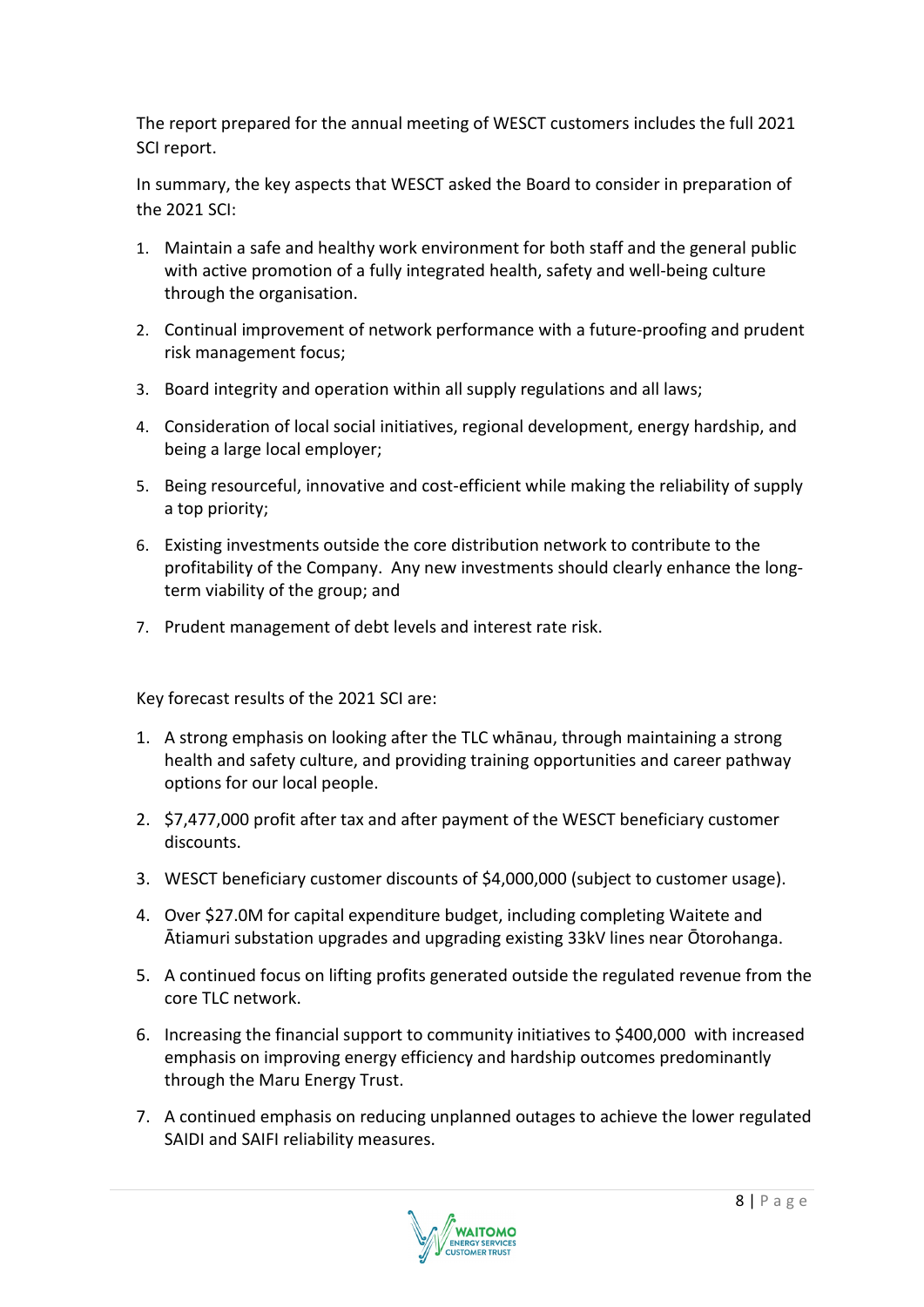#### **The Future**

TLC has nearly completed a period of significant change, and the pending transition to retailer billing is part of this change.

Running a great network business that is responsive to the needs of the communities in our area and meeting the national regulatory requirements should always be the core focus of TLC. We will continue to see TLC making a significant investment in the network infrastructure and developing this to meet future needs.

Recently the trustees and the directors held a workshop to discuss what the future may look like for TLC. The common view of the future can probably be summarised best by two keywords - Change and Challenge.

Maybe not exactly helpful. But I believe these words will describe what you will hear about in future reports. Why?

First, a lot will be due to external pressures – climate change, new regulations, and pressure from the likes of the central government to change our ownership model.

But, second, the trustees also have an aspirational vision that in the future, the discount that TLC applies through the community ownership model will meet the network charges on your power bill. In 2021 the proportion of the network charges discounted was almost 10%, and we all want this to grow significantly, even if it is a journey over 20 years plus.

The Influx investment and recent business growth show a path on how TLC can increase the discount. However, no investments are risk-free. The directors and TLC senior management team's challenge is to continue developing a plan that meets regulatory requirements and balances all stakeholder needs while building the ability to increase the discount. As we go forward, we are likely to see a change from the status quo occur.

#### **Acknowledgements**

Firstly, I would like to acknowledge you, the WESCT beneficiary customers. If you are reading this report or at the annual meeting, you are engaged and interested in the future of what WESCT represents in our community.

I want to thank all the staff at TLC. The last 12-months have continued to provide them with new challenges. Across the network, we have had fewer interruptions to our power supply, and this has been at a lower cost to many of us – so thank you.

Thank you to the senior management team and the Board. Together you have taken us on a journey to get us to the positive position we are in now. We have a relatively new but very experienced TLC Board, and we are excited about the very impressive skills and new thoughts that, as a team, you bring to the table, and we look forward to the next part of the journey.

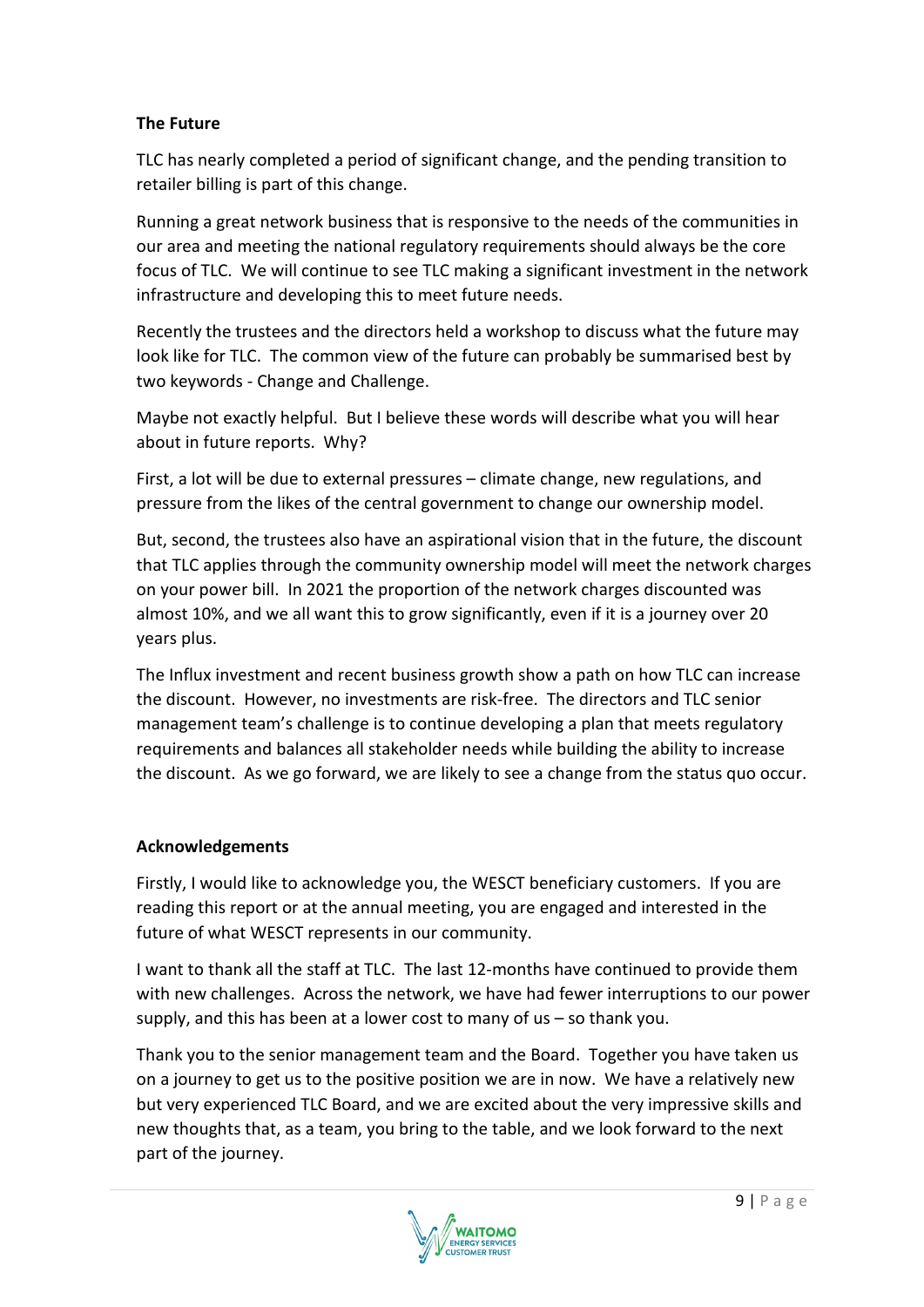Thank you also, my fellow trustees and our very able Trust secretary Celina Yapp. The team completes a lot of work behind the scenes for an organisation they all strongly believe in.

Tēnei te mihi ki a koutou katoa.

Puta on Vely

Peter Keeling **WESCT Chair**

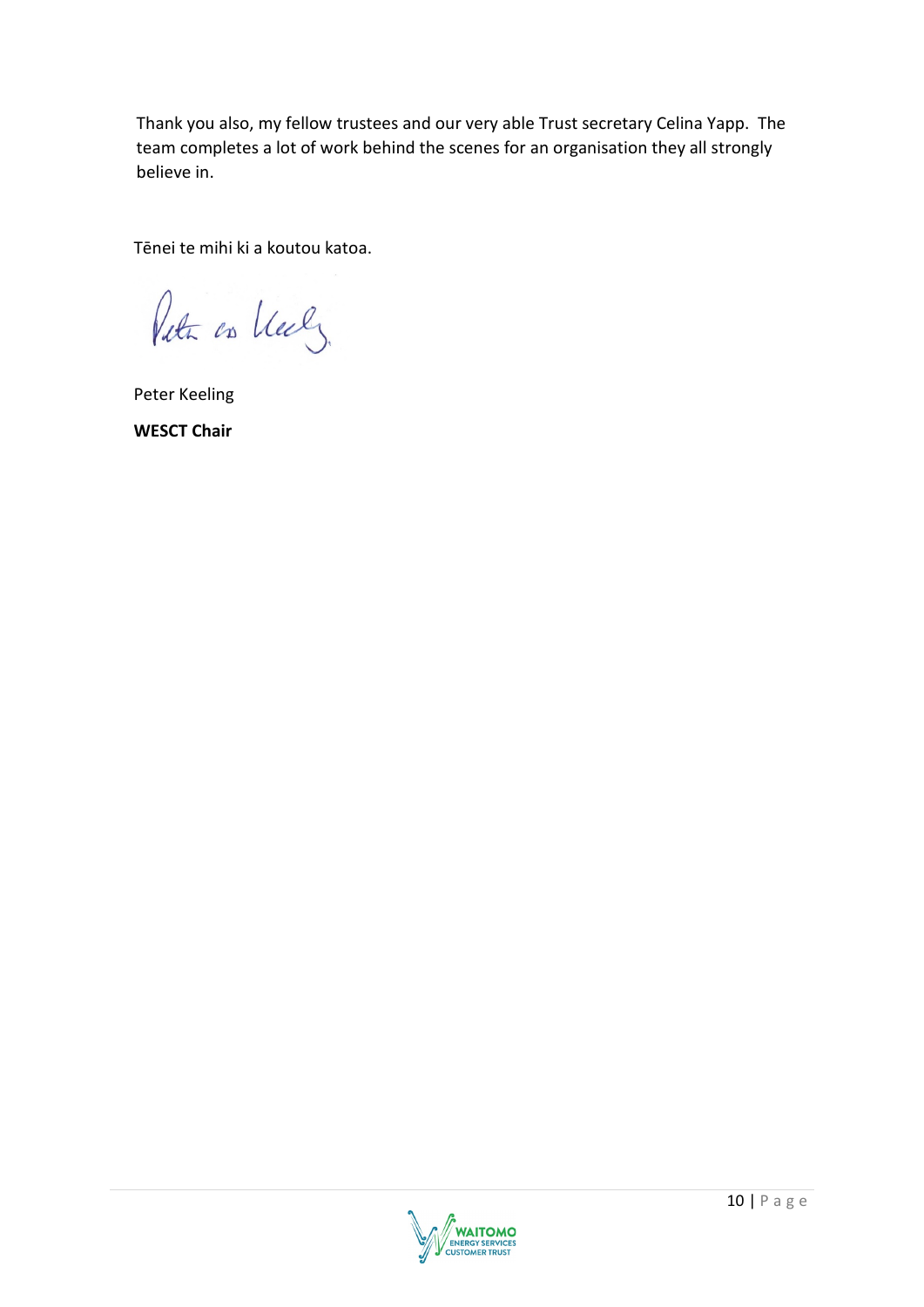## Strategic Direction

#### **Mission**

To grow and enhance our community asset for the sustainable benefit of the WESCT customers now and in the future.

#### **Vision**

In the future, WESCT customers will pay a net \$0 lines charge.

#### **Strategy**

- 1. Through 100% ownership of TLC, deliver on the WESCT vision that in the future, WESCT customers will not pay a lines charge.
- 2. To communicate with WESCT customers and stakeholders.
- 3. To ensure the Trust owns a "a good TLC".
- 4. To complete processes required for the Trust to operate effectively.